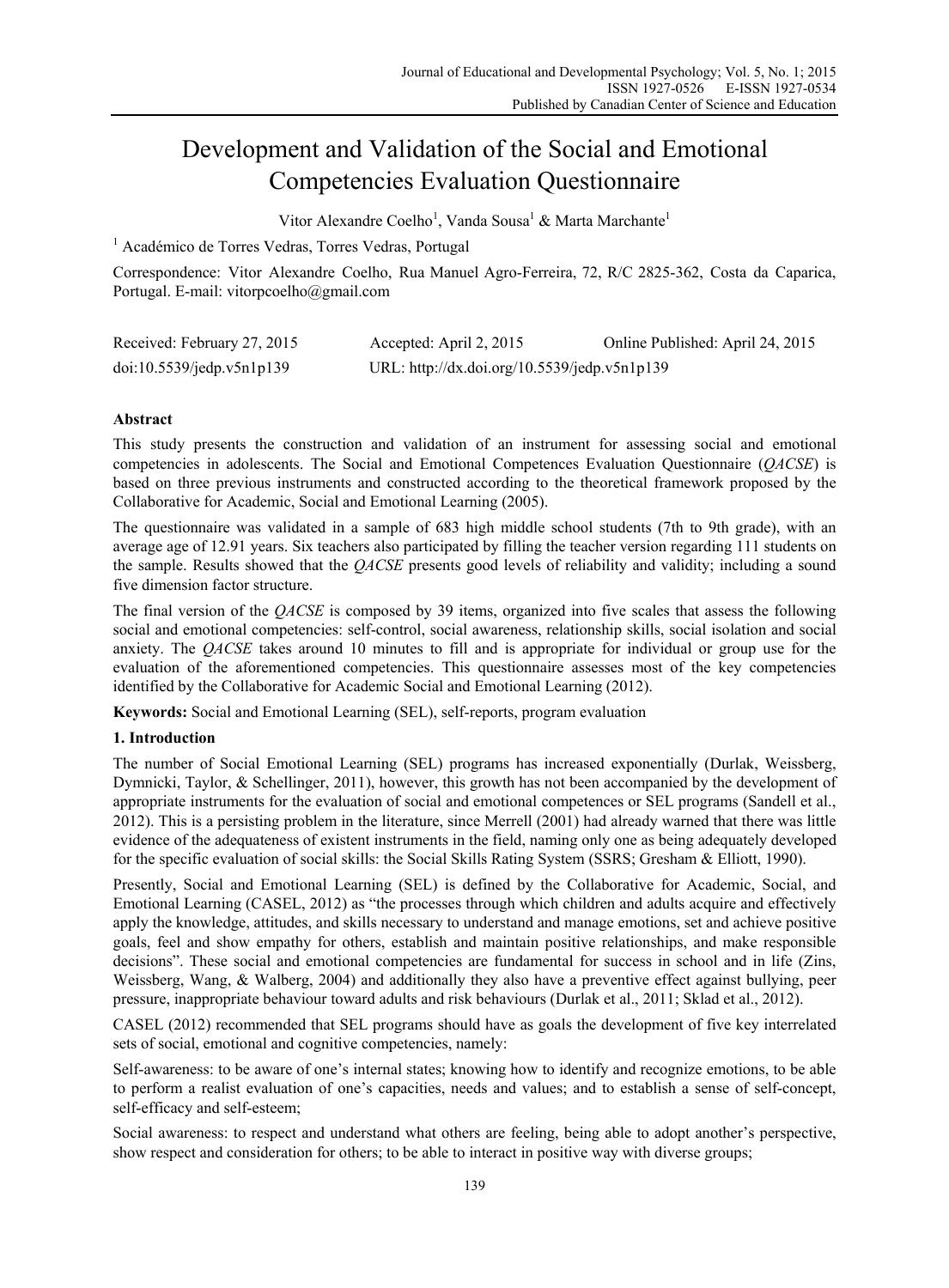Self-Control: to control impulses, manage stress and emotions, self-motivation and discipline, to establish goals and to able to postpone rewards in order to reach them, persistence and resistance to frustration and adversity;

Relationship skills: dealing effectively with emotions in relationships, to adequately use verbal and non-verbal communication, work cooperatively, to generate and maintain healthy and rewarding relationships, to resist negative peer pressure, adequately manage conflicts, negotiate solutions and seek help, when help is needed;

Responsible decision taking: taking decision based on an analysis of all relevant factors and likely consequences of different courses of action as well as taking personal responsibility for one´s decisions.

CASEL (2012) also warns about the importance of establishing continuous evaluation of implementation procedures (allowing for a revision and improvement of pedagogical contents and practices), as well as of its results (focused on the analysis of effectiveness and also of the impact on children's lives), using quality methodologies and instruments, (Greenberg et al., 2003; CASEL, 2005).

#### *1.1 Social and Emotional Competencies Evaluation Questionnaire*

This study is part of a set of similar studies that seek to establish a multi-informant (students, teachers and parents) set of evaluation questionnaires to be used in the evaluation of SEL programs efficacy and effectiveness, adequate for the use with middle school students (12 to 16 years), and based on the CASEL theoretical framework (Greenberg et al., 2003; CASEL, 2005). This need arose from the work developed in Project "Positive Attitude", a project dedicated to promoting healthy behaviours and reducing risk behaviour through the promotion of social and emotional competencies in the school setting. It is based on the methodologies proposed by CASEL (2005). During the first four years of the project, late middle school students often complained about the previously used evaluation instrument (*Bateria de Socialização 3*; Silva & Martorell, 1995; Portuguese adaptation by Ferreira & Rocha, 2004), due to its length and its overly simplified answer format. So there was a need to develop a more appropriate questionnaire to assess the effectiveness of Portuguese SEL programs.

The present instrument is based on three previous instruments: *Bateria de Socialización 1* (BAS-1; Silva & Martorell, 2001), *Social Skills Rating Scale* (SSRS; Gresham & Elliott, 1990) and the *School Social Behavior Rating Scale* (SSBS; Merrell, 2002); amply used in Portugal and Spain, but that do not correspond to the adopted theoretical framework, and, as such, are not adequate for assessment of the Project.

## *1.2 Previous Instruments*

The *Bateria de Socialización 1* (Silva & Martorell, 2001) is an instrument answered by teachers (118 items) focusing on children and adolescents (ages 6 to 15) behaviour in the school setting. The answer format is a 4-point scale (A meaning "Never", B—"Sometimes", C—"Frequently" and D—"Always"). The instrument is composed by 8 scales, including a Global Socialization Scale (15 items), four scales measuring facilitating aspects of socialization: Leadership (17 items; evaluates popularity, initiative, self-confidence); Extraversion (12 items; measuring extroversion and good mood); Social Sensitivity (14 items; evaluating the degree of consideration and respect towards other people) and Respect/Self-control (18 items; appreciates following social rules and norms, responsibility and self-criticism); as well as three scales that evaluate inhibitors of socialization: Aggressiveness (17 items; identifies elements of impulsive or anti-social behaviour, resistance to rules as well as verbal or physical aggressiveness); Apathy (19 items; evaluates social isolation, introversion, aloofness, apathy and, in extreme degrees depression) and Anxiety/Shyness (12 items; measures anxiety, fear, shyness and shame). No significant differences were found due to place of residence (rural/urban) or school type (public or private). Regarding gender, teachers rate girls as having higher levels of general socialization skills, respect/self-control and anxiety/shyness, while attributing higher level of apathy to boys (Silva & Martorell, 2001).

The Social Skills Rating Scale (SSRS; Gresham & Elliott, 1990; Portuguese adaptation by Lemos & Meneses, 2002) is also a teacher form, assessing students from the 3th to the 6th grades, and directed at the simultaneous evaluation of social and academic competency. The SSRS is composed by three dimensions: Social Skills (composed by Cooperation, 9 items; Self-Control, 10 items and Assertion, 10 items); Behaviour Problems, composed by three factors: Externalized Problems (6 items; evaluating verbal and physical aggression), Internalized Problems (6 items; focused on the anxiety, sadness and isolation) and Hyperactivity (6 items; regarding impulsive behaviours and general agitation); as well as Academic Competence (6 items) focusing on school performance, namely Portuguese and mathematics. In this version, all items are answered in a three-point *Likert-*type scale (1—"never"; 2—"sometimes"; 3—"many times").

The School Social Behavior Rating Scale (SSBS-2; Merrell, 2002), partially adapted to the Portuguese population by Raimundo and colleagues (2012), is also an instrument for teacher report, developed for the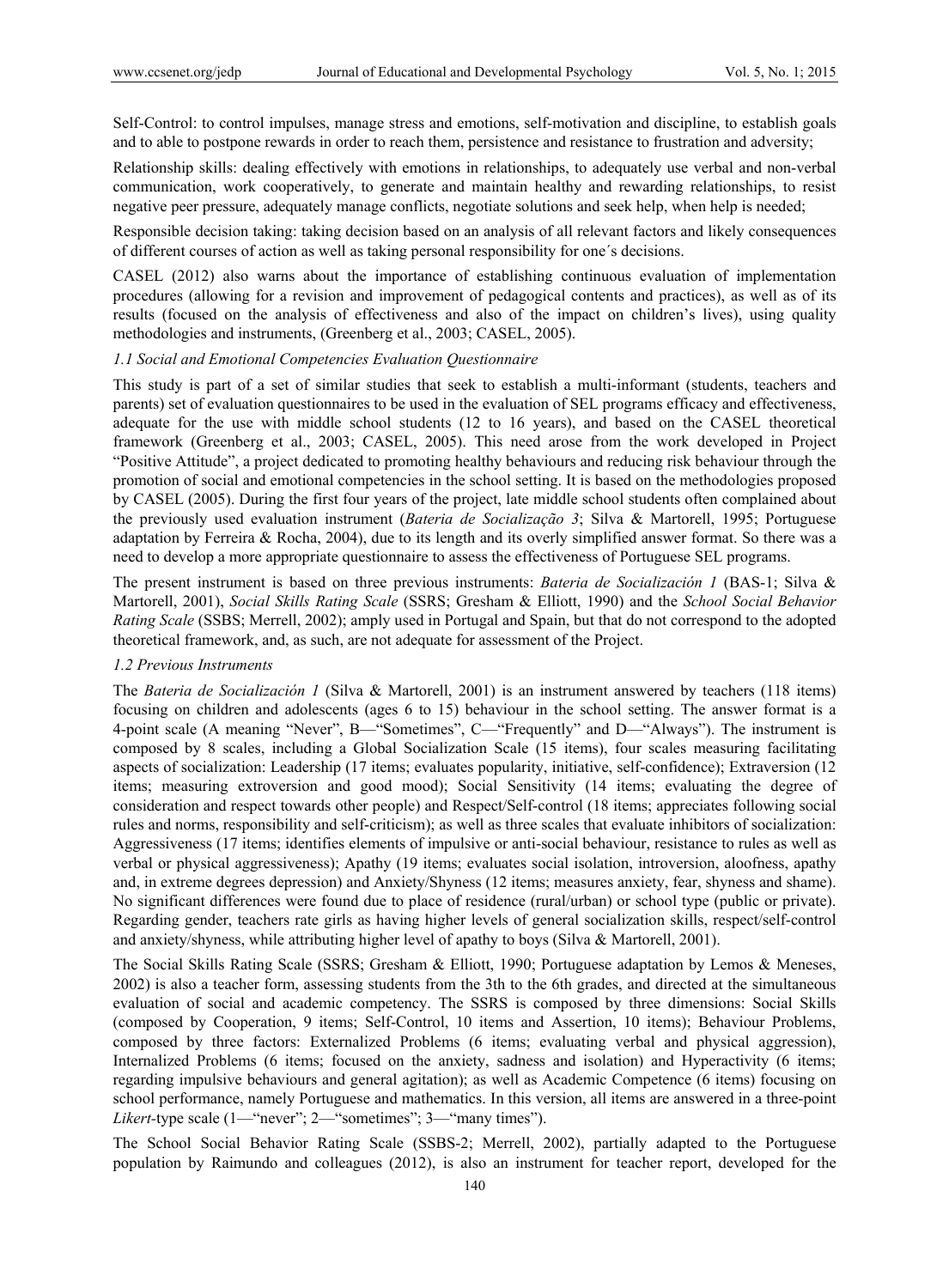assessment of social skills and antisocial behaviour of children from kindergarten to the 12th grade. The original instrument was comprised of two scales, however the Portuguese adaptation only included the social skills scales, 32 items evaluated in a 5-point Likert-type scale (from 1 meaning "never" to 5—"very frequent"), which describe positive or adaptive behaviours that should lead to personal and socially positive outcomes. It is composed by three subscales: Relations with peers, Self-Control and Academic Behaviour (Merrell, 2002). In the Portuguese adaptation, girls presented higher levels of Self-Control and Academic Behaviour (Raimundo et al., 2012).

#### **2. Method**

#### *2.1 Participants*

The Social and Emotional Competences Evaluation Questionnaire (*QACSE*) was applied to a sample of 683 middle school students (7th to 9th grade): 440 students from the 7th grade, 204 students from the 8th grade and 39 students from the 9th grade, evenly distributed between genders (*N*=367, 53.8% boys). The average age was 12.91 (*SD*=1.23). All students frequented six public school groupings schools in the Lisbon District, during two school years (2008/09 and 2009/10). 168 students frequented schools in an urban setting and 415 frequented schools in a rural schools. Six teachers also participated (three 7th grade class directors and three 8th grade class directors). These teachers filled the teacher report form of the questionnaire (*QACSE-P*; Coelho, Sousa, & Figueira, 2014) about 111 students who were part of the samples.

#### *2.2 Measures*

Along with the *QACSE,* two other instruments were applied in order to perform the analysis pertaining to validity: these were the *Bateria de Socialização 3* (BAS-3; Ferreira & Rocha, 2004) and the Social and Emotional Competencies Evaluation Questionnaire—teachers form (*QACSE-P*; Coelho, Sousa, & Figueira, 2014).

2.2.1 Social and Emotional Competencies Evaluation Questionnaire—Development of Items and Scales

The Social and Emotional Competences Evaluation Questionnaire (*QACSE*) was developed to evaluate the social and emotional competencies of children and adolescents (12 to 16 years) is meant to be a shorter self-report instrument, with a more elaborate answer format and with a better correspondence to the questionnaires for other informants developed by the project.

In order to achieve this, the items from three questionnaires (BAS-1, SSRS and SSBS-2) were assembled and analysed by three psychologists, following the theoretical framework adopted (CASEL, 2005). The items were paired and eliminated, if found redundant. The set of 76 items that resulted from the previous procedure was analysed by four teachers, who suggested the removal of six items due to their extreme likeness. These procedures led to the creation of an initial version of the questionnaire, composed by 70 items, and that included a Sincerity scale (six items; e.g. "I share all my things with others").

The answer format adopted corresponded to the need of establishing a correspondence with the teachers' version of instrument. As such, students answered in a four-point *Likert-*type scale: A meaning "Never", B—"Sometimes", C—"Frequently" and D—"Always" (with "never" corresponding to "0", "as" to "1", "frequently" to "2" and "always" to "3"). The scale results are given by summing individual items. There were 14 items formulated negatively and therefore reversely scored (eg., "*I protest when I am told to do something*"; in this items A would be score as "3" and so on).

## 2.2.2 Bateria de Socialização 3

The *Bateria de Socialização 3* (BAS-3; Silva & Martorell, 1995; Portuguese adaptation by Ferreira & Rocha, 2004) is a self-report instrument that allows for the assessment of students' perception (ages comprised between 11 and 18 years) regarding their social behaviour. The 75 items are answered in a Yes or No format and the questionnaire is comprised of five scales: Consideration for Others (14 items; assessing the degree of sensibility and concern for others), Self-control in Social Relations (14 items; evaluates the acceptance of social rules and, on the other hand aggressive or overbearing behaviours), Social isolation (14 items; allows to detect an active or passive detachment from the group), Social anxiety/Shyness (12 items; evaluates anxiety and shyness in social situations) and Leadership (12 items; focusing on popularity, initiative, self-confidence and availability towards others). The BAS-3 also integrates a 10-item sincerity scale.

2.2.3 Social and Emotional Competencies Evaluation Questionnaire—Teachers Version

The Social and Emotional Competencies Evaluation Questionnaire—Teachers version (*QACSE-P*; Coelho, Sousa, & Figueira, 2014) assesses teachers perception regarding the social behaviour of their students, and is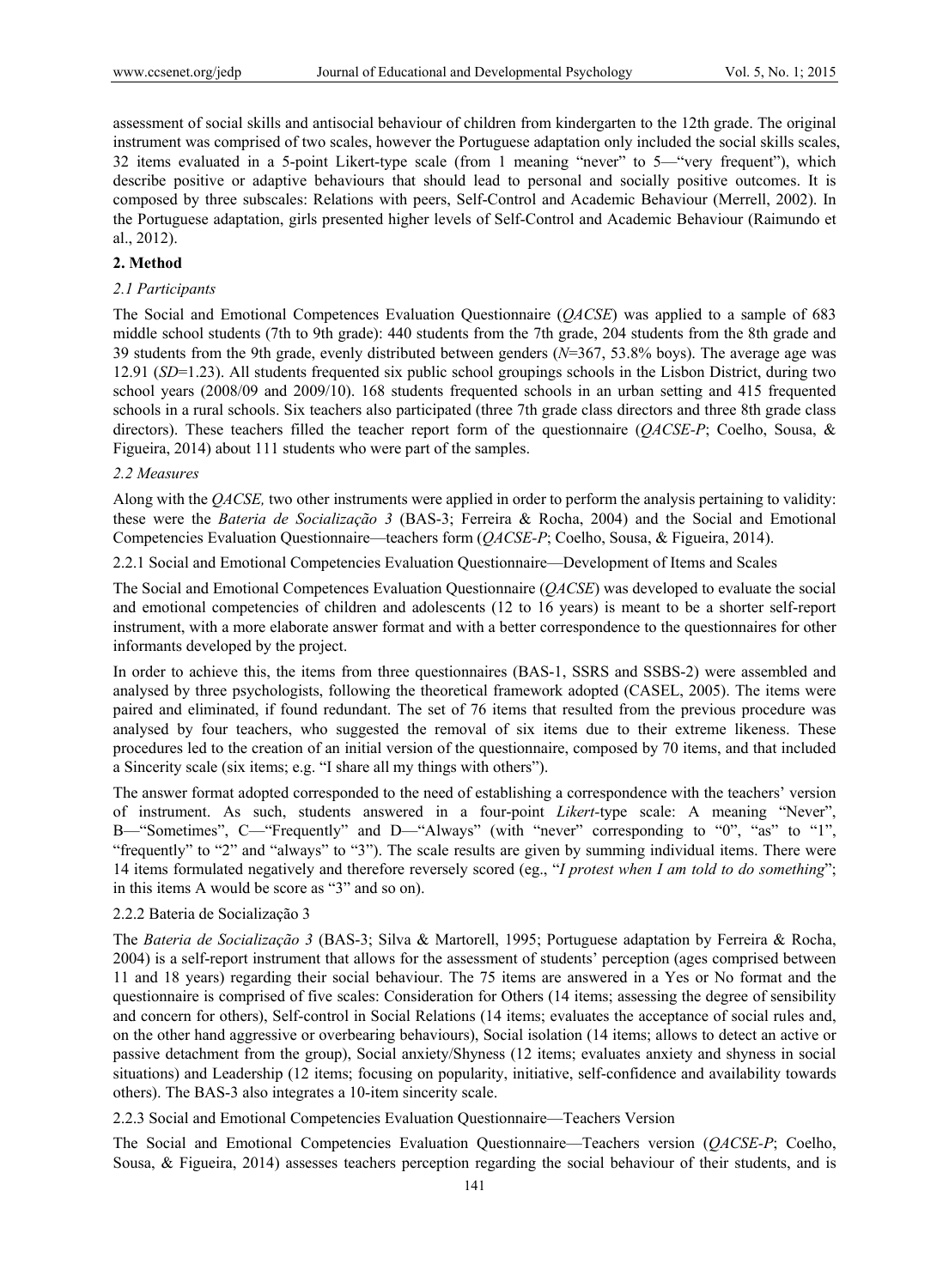composed by 56 items distributed along 5 scales: Social awareness (10 items; e.g. "*He/she worries when someone has a problem*"), Self-control (12 items; e.g. "*When he/she wants to speak, he asks and waits for his/her turn*"), Relationship skills (13 items; e.g. "*He/she is capable of discussing rules that he/she believes are unfair*"), Social isolation (12 items; e.g. "*He/she isolates himself/herself and doesn't talk to anyone*") and Social anxiety (9 items; e.g."*When faced with new situations he/she is afraid*"). The answer format is identical to the *QACSE*.

## *2.3 Procedure*

The questionnaire was applied to students who were part of a triage for potential inclusion in the SEL program "Positive Attitude"*.* Evaluation took place after obtaining authorization from school boards and parents, following national legislation. The instrument was applied in classes by the project's psychologist in the presence of the teachers. Questionnaires instructions were read out aloud. Students who also took part in the time-retest evaluation of the instrument, filled the *QACSE* again three months after the first assessment, these students were part of the control groups for this program. These students also filled up the BAS-3, during school year 2008/09, in order to analyse concurrent validity. The teacher questionnaire (*QACSE-P*) was delivered by the project´s psychologist for that school grouping to the class director who, later, returned them duly filled. Questionnaires that were returned more than two weeks after their delivery were removed.

## **3. Results**

## *3.1 Preliminary Factor Analysis*

The results of the preliminary factor analysis showed that 29 items (out of 70) did not present loadings higher than .40 in any factor and were removed, following the suggestions by Floyd and Widaman (1995). According to same authors, a loading higher than .30 in a second factor is also a reason for excluding that item. The resulting 41 items where then subjected to several procedures of factorial analysis, using different rotation technics and several solutions were analysed. The solution which resulted in an easier interpretation was a Principal Components Analysis, with a Varimax rotation (with Kaiser normalization) forced to five factors that explained 42.16% of the variance.

| Social Awareness                                                          |      | Social Isolation                                                     | Self-control |                                                   | Social Anxiety |                                                                           | Relationship Skills |                                                    |      |
|---------------------------------------------------------------------------|------|----------------------------------------------------------------------|--------------|---------------------------------------------------|----------------|---------------------------------------------------------------------------|---------------------|----------------------------------------------------|------|
| 25. I help other with<br>their problems                                   | .748 | 28.<br>$\mathbf{I}$<br>isolate<br>myself                             | .743         | 32. I wait for<br>my turn                         | .680           | 36. I feel often<br>ashamed                                               | .762                | 12. I organize<br>groups                           | .624 |
| 13. I worry when<br>others have problems                                  | .745 | 42. I withdraw<br>and don't speak                                    | .724         | 43. I respect<br>others                           | .625           | 10. I am shy                                                              | .690                | 1. I am chosen<br>as leader                        | .613 |
| 21. I support others                                                      | .740 | 35.<br>avoid<br>$\blacksquare$<br>contact                            | .623         | 18. I accept<br>majority<br>decisions             | .562           | 16.<br>T<br>am<br>nervous when<br>I need to talk                          | .617                | 19.<br>$\blacksquare$<br>am<br>popular             | .584 |
| 45. I am kind to those<br>who<br>present<br>problems                      | .676 | prefer<br>5.<br>T<br>isolated<br>locations                           | .607         | 46. I correct<br>other<br>delicately              | .556           | 29.<br>T<br>am<br>embarassed<br>when warned                               | .551                | 41.<br>$\mathbf I$<br>am<br>chosen<br>as.<br>judge | .573 |
| 31. I worry that no<br>one gets set aside                                 | .659 | feel<br>47.<br>T<br>without energy                                   | .545         | 27. I talk and<br>argue calmly                    | .546           | 3. I am scared<br>when i don't<br>know<br>something                       | .511                | 30. I like to<br>coordinate                        | .561 |
| 2. I am interested in<br>what<br>happens<br>to<br>others                  | .631 | $\mathbf{I}$<br>11.<br>only<br>integrate<br>when<br>groups<br>forced | .430         | 9. I am nice                                      | .492           | When<br>26.<br>facing<br>new<br>$\mathbf{I}$<br>situations<br>feel afraid | .502                | 49. I usually<br>take initiative                   | .503 |
| help<br>those<br>$7_{\scriptscriptstyle{\circ}}$<br>rejected by the group | .609 | 17.<br>loose<br>-1<br>notion of what<br>happens                      | .413         | wait<br>$15. \quad I$<br>for<br>calmly<br>my turn | .466           | 44. I cry easily                                                          | .492                | 34.<br>Others<br>imitate me.                       | .488 |

Table 1. Exploratory factorial analysis, principal components method, with varimax rotation, for the *QACSE*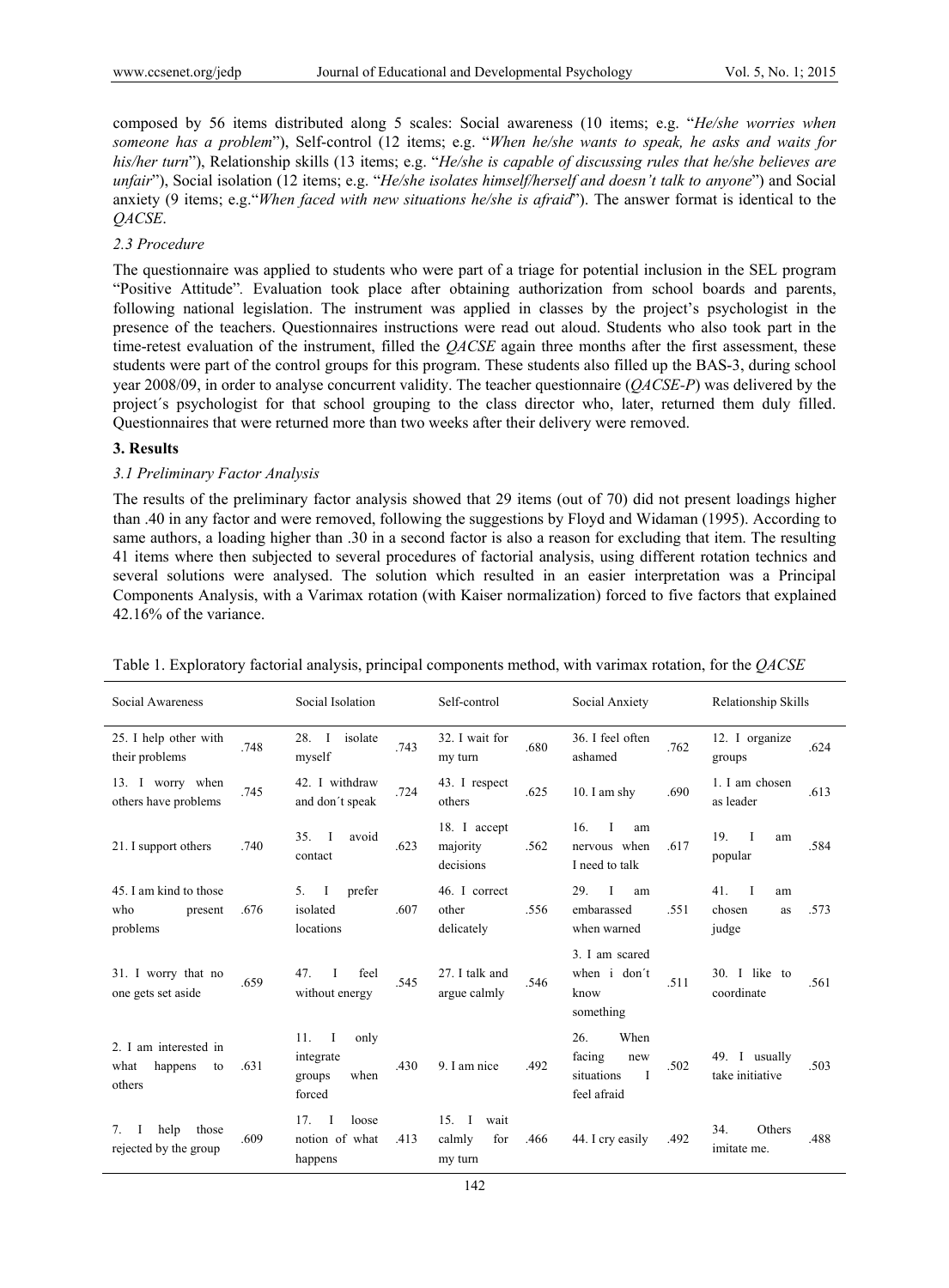| 39. I speak in defense<br>of others    | .599    | 20. I stay away<br>from crowds                                            | .408 | 38. I<br>let<br>others work               | .456 |      | 23. I like to<br>organize<br>new<br>activities | .446 |
|----------------------------------------|---------|---------------------------------------------------------------------------|------|-------------------------------------------|------|------|------------------------------------------------|------|
|                                        |         | 50.<br>feel<br>$\bf{I}$<br>awkward when<br>talking to the<br>opposite sex | .376 | 4. I respect<br>who<br>those<br>are older | .452 |      |                                                |      |
| Variance $(\% )$                       | 10.95   |                                                                           | 8.60 |                                           | 8.06 | 7.65 |                                                | 6.89 |
| variance<br>Total<br>explained $(\% )$ |         |                                                                           |      | 42.16                                     |      |      |                                                |      |
| Cronbach's<br>$\alpha$<br>$(n=683)$    | $.87\,$ |                                                                           | .74  |                                           | .73  | .78  |                                                | .71  |

Each factor presents items with adequate loadings, and they account for balanced percentages of variance, as we can observe in table 1 (the items are displayed in a reduced version). Factor 1 is composed by eight items and it corresponds conceptually to Social awareness. Factor 2 represents the dimension of Social isolation, in this factor there was an item (50) that was withdrawn from the final version of the scale because it presented a high loading in another factor (.364 in factor 4), as such the scale is therefore composed by 8 items. Factor 3 corresponds to Self-control, it was also necessary to exclude an item (46) in this dimension since it presented a high secondary loading in factor 1 (.378), therefore 8 items remained. Factor 4, composed by 7 items, is the shortest scale, and can be identified as Social anxiety. Finally, factor 5, composed by 8 items, represents Relationship Skills. So the final version of the questionnaire is composed by 39 items, organized into five scales.

#### *3.2 Reliability*

The subscales of the *QACSE* present adequate values of internal consistency, according to the criteria established by Cicchetti (1994), as it can observed in Table 1. In the Social awareness subscale internal consistency can be considered good ( $\alpha$ =.87), while in the other subscales the Cronbach's  $\alpha$  values can be deemed acceptable, varying between .71 and .78. Regarding time stability, 308 students filled the questionnaire again, three months after the first application, with significant correlations, all above .60, which, according to Cicchetti (1994), is a good level of stability: Self-control (.66); Social awareness (.63); Relationship Skills (.65); Social isolation (.60); Social anxiety (.68).

## *3.3 Validity*

3.3.1 Concurrent Validity

| <b>QACSE</b>        | $BAS-3$                                  |                             |            |                            |                   |  |
|---------------------|------------------------------------------|-----------------------------|------------|----------------------------|-------------------|--|
|                     | Self-control<br><b>Social Situations</b> | Consideration<br>for Others | Leadership | Social<br><b>Isolation</b> | Social<br>Anxiety |  |
| Self-control        | $.352***$                                | .114                        | .121       | $-.007$                    | .050              |  |
| Social Awareness    | .067                                     | $.468***$                   | .131       | $-015$                     | .168              |  |
| Relationship Skills | .060                                     | .163                        | $.599$ **  | $-.046$                    | $-.020$           |  |
| Social Isolation    | $-.088$                                  | $-.103$                     | $-174$     | $.404***$                  | $.370**$          |  |
| Social Anxiety      | $-.089$                                  | $-.071$                     | $-.238$    | .223                       | $.603***$         |  |

#### Table 2. Correlations between Self-report results between the *QACSE* and the *BAS-3* (N=114)

*Note.* \* p<.01; \*\*p<.001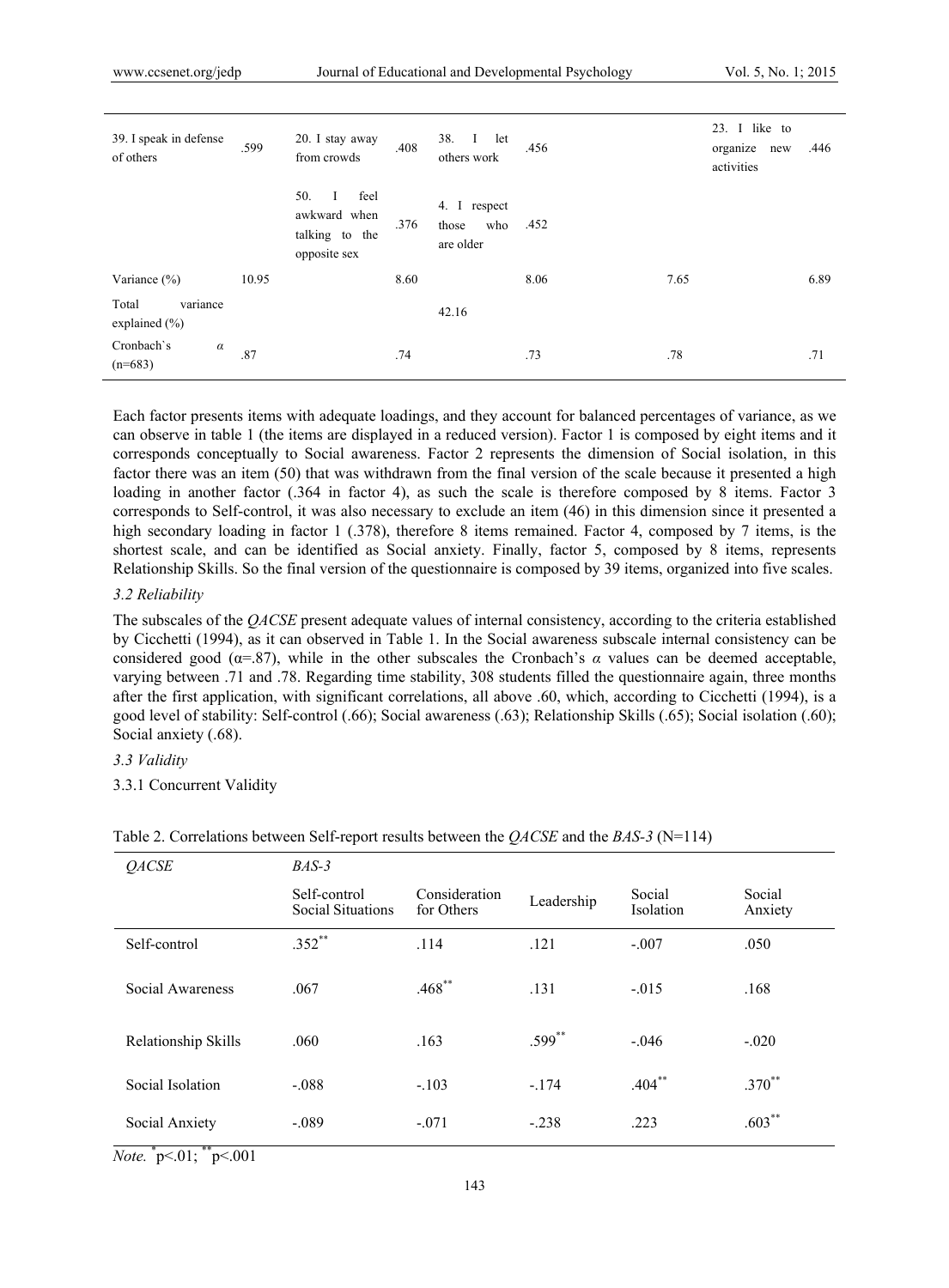As it can observed in Table 2, the results from *QACSE* are positively and significantly correlated with the results of the BAS-3 in the correspondent scales. It is worth mentioning that the Social isolation subscale of the *QACSE* presents a positive and significant correlation with both its corresponding subscale in the *BAS-3*, as well as with the Social anxiety subscale of the same instrument.

#### 3.3.2 Convergent Validity

Six teachers (three from the 7th grade and three from the 8th grade) filled the teacher version (*QACSE*-P) regarding 111 students. The self-report were positively and significantly correlated  $(p<01)$  with the teachers reports in three of the five dimensions, namely: Self-control (.26); Relationship Skills (.22) and Social anxiety (.22) and very significantly (p<.001) in the Social awareness subscale (.36). The exception being the Social isolation subscale where there was no significant correlation between self and teacher reports. Each dimension of the *QACSE* only presented significant correlations with the corresponding dimension of the *QACSE*-P.

## *3.4 Gender and Developmental Effects*

|                     | Gender         |      |                  |      |  |
|---------------------|----------------|------|------------------|------|--|
|                     | Boys $(n=367)$ |      | Girls $(n=316)$  |      |  |
|                     | M              | SD   | $\boldsymbol{M}$ | SD   |  |
| Self-control        | 16.12          | 4.22 | 17.49            | 4.23 |  |
| Social Awareness    | 12.33          | 4.21 | 15.12            | 4.43 |  |
| Relationship Skills | 9.88           | 3.51 | 8.95             | 3.47 |  |
| Social Isolation    | 5.81           | 3.63 | 5.36             | 3.42 |  |
| Social Anxiety      | 7.29           | 3.86 | 8.92             | 4.20 |  |

Table 3. Means and standard deviations in *QACSE* scales, by gender

Regarding gender, there are very significant differences (p<.001) in four dimensions: Self-control, *t*(680)=-4.23; Social awareness, *t*(680)=-8.21; Relationship Skills, *t*(677)=3.44 and Social anxiety, *t*(680)=-5.27. Therefore, as we can observe in table 3, girls presented higher levels of Self-control and Social awareness, as well as higher levels of Social anxiety than boys. However, boys reported higher levels of Relationship Skills.

There were no significant difference between students according to their grade; however there were several significant differences according to students' age. In order to perform this analysis we removed from the sample the students who were 16 ( $n=23$ ) and 17 ( $n=5$ ) years old due to the reduced size of these groups. There were significant differences in the dimensions of Self-control,  $F(4,648)=7.69$ ; p<.001 and Social isolation, *F*(4,648)=3.34; p=.01. Regarding Self-control, the *post-hoc* analysis revealed that it diminishes with age, with 11 and 12 year old students presenting significantly higher levels than 14 and 15 year old students, and 13 year old students presenting significantly higher levels than 15 year old students.

## **4. Discussion**

The present study demonstrated the existence of good psychometric characteristics of the Social and Emotional Competences Evaluation Questionnaire (*QACSE*) in a sample of high middle school students (7th to 9th grade). The factorial analysis supports the existence a multidimensional structure composed by five factors, which is similar to the teacher's version. As such, these results are in line with the theoretical framework, which proposes that there are several differentiable social and emotional competences, which are simultaneously connected between them.

The *QACSE* is therefore composed by five scales: Self-control, which evaluates behavioural reactions in conflict situations , respect towards others, the fulfilment of social rules and responsibility; Social Awareness, that assesses the degree of consideration or preoccupation with others, particularly those who are going through problems or are rejected by the group; Relationship Skills, refers to the popularity among others as well as cooperation and degree of initiative in group tasks; Social Isolation, which evaluated isolation, aloofness and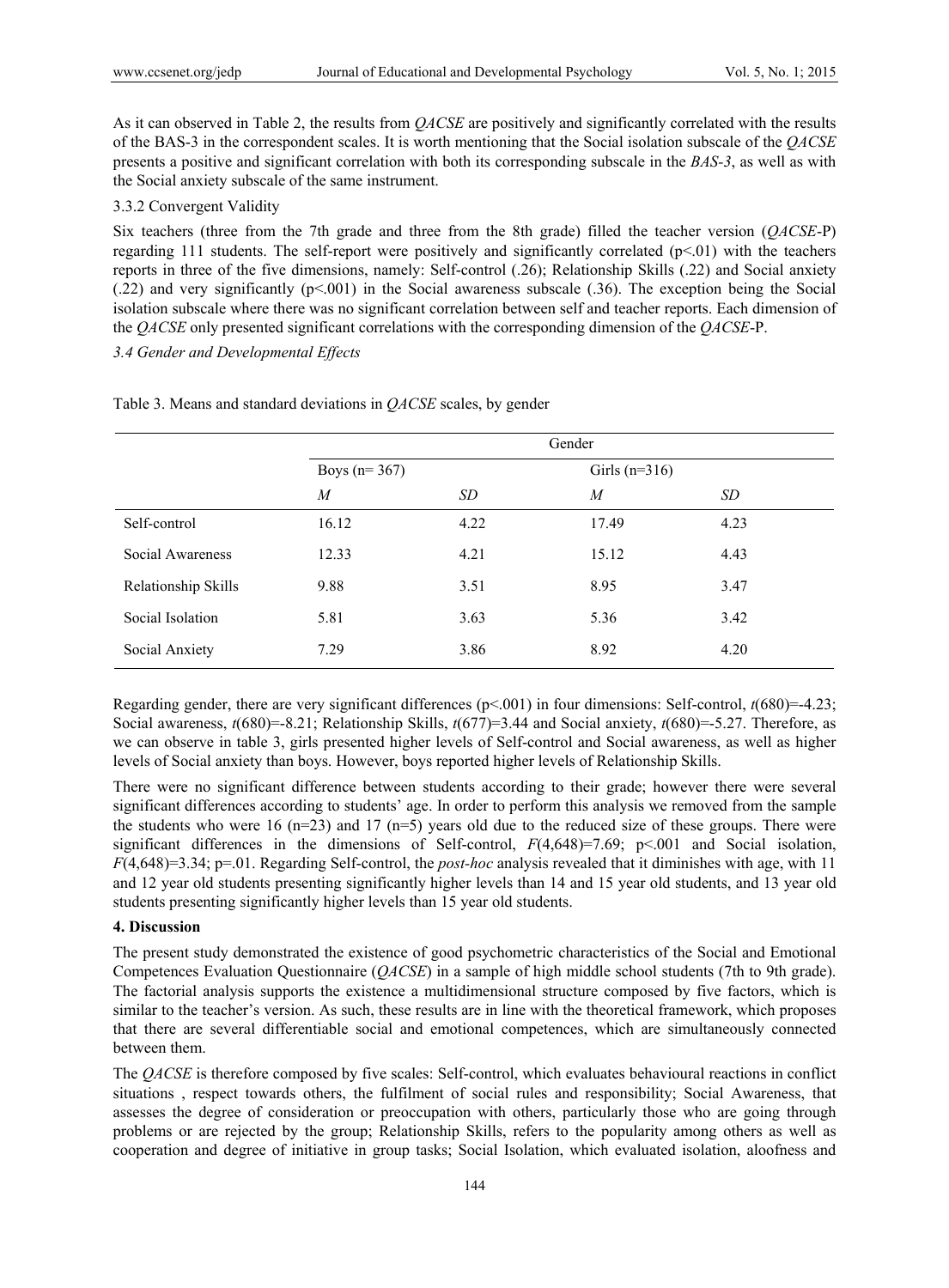distance from the group; Social Anxiety, measuring anxiety, nervousness and fear, as well as shame when performing social tasks. The five factors present in the factorial analysis present a strong relation with the theoretical background adopted (CASEL, 2005), specifically with Self-Control, Social Awareness and Relationship Skills, as well as element of Self-Awareness (such as Social Anxiety) and Relationship Skills (Social Isolation). The scales are composed by a reduced number of items, which is an essential element for its efficient application, as well as for its acceptance by students and schools.

The questionnaire presented very satisfying level of internal consistence and test-retest stability, attesting for its reliability. Cronbach's alpha values indicated that all five scales had an adequate internal consistence, with the Social Awareness scale even presenting a good level of internal consistence. Good test-retest reliability was also found for all the scales in the questionnaire, according to the criteria established by Cicchetti (1994). Therefore, the evaluation of social and emotional competences will present a high degree of stability if there are no interventions carried out. It is important to notice that the time difference adopted for the analysis time-retest reliability was three months, in line with what was practice among other similar instruments (e.g. original *BAS-3*; Silva & Martorell, 1995), but the length of this interval is not normally reported in Portuguese adaptations (e.g. BAS-3; Ferreira & Rocha, 2004; SSRS; Lemos & Menezes, 2002; SSBS-2; Raimundo et al., 2012).

The questionnaire psychometric characteristics give assurances regarding the quality of information gathered both in terms of reliability and of validity (construct validity, through factorial validity). The data gathered also supports criterion validity, both concurrent and convergent validity, which means that the present instrument represents an evolution from previous instruments regarding convergent validity, since, in previous instruments, most dimensions did not present significant correlations between self-report and teacher reports. This was the case of the *BAS-3*, in which three (out of five) subscales (Social awareness, Social isolation, Leadership) were not correlated with their counterparts in the BAS-1 (Silva & Martorell, 2001). In the present instrument this is only the case of Social isolation, this problem probably stems from the difficulty that teachers face when they have to evaluate the levels of students' Social isolation outside the classroom. Through the analysis of concurrent validity we can confirm that the *QACSE* is effectively assessing the competencies it is supposed to assess. However, there seems to be a connection between the dimensions of Social isolation and Social anxiety, probably because they coexist in real life settings.

Among the results from differential statistics the gender differences stand out with girls reporting higher levels of Self-control, Social awareness and Social anxiety. These results are common in other self-report instruments such as the *BAS-3* which presents the same pattern in the Portuguese adaptation (Ferreira & Rocha, 2004). Also, in the teacher report instruments, such as the SSBS-2 (Raimundo et al., 2012), there is an advantage of girls in Self-control. Some parent reports present similar results, Silva and Martorell (2001) in the *Bateria de Socialización-2*, reported that girls had higher levels of Social Sensibility and Self-control than the boys.

The differences encountered regarding age in the dimension of Self-control, with younger students reporting higher levels, are quite common in both other self-report instruments (e.g. *BAS-3*; Ferreira & Rocha, 2004), and teacher reports (e.g. SSBS-2; Raimundo et al., 2012) as well. It is worth mentioning that unlike the BAS-3, in the *QACSE* there is no increase of Social anxiety, or decrease in the levels of Relationship skills. Generally the differential results are in line with the literature about this kind of instruments.

Notwithstanding, there are limitations to the present work that are due to the sample characteristics. The sample has a reduced number of 9th grade students and this situation introduces some limitations to the conclusions that can be made. This problem does not extend to age, as there is a balanced participation of students from 12 to 14 years.

Another limitation of the *QACSE* stems from the need to increase the correspondence between the dimensions of the instrument and the theoretical framework proposed by CASEL (2005), for which the addition of a Responsible decision making subscale would be important. This dimension was not a part of any of the original instruments from which the present questionnaire was based upon, but it would be crucial to integrate this dimension in order to improve its usefulness as a tool to analyse the efficacy of SEL programs. Another direction worth following would be the conducting studies that deepen the convergent validity of the questionnaire, by analysing the association of its subscales with other indicators of social and emotional adjustment, such as social, emotional and academic Self-concept (Coelho & Figueira, 2011), important components of the dimension of Self-awareness.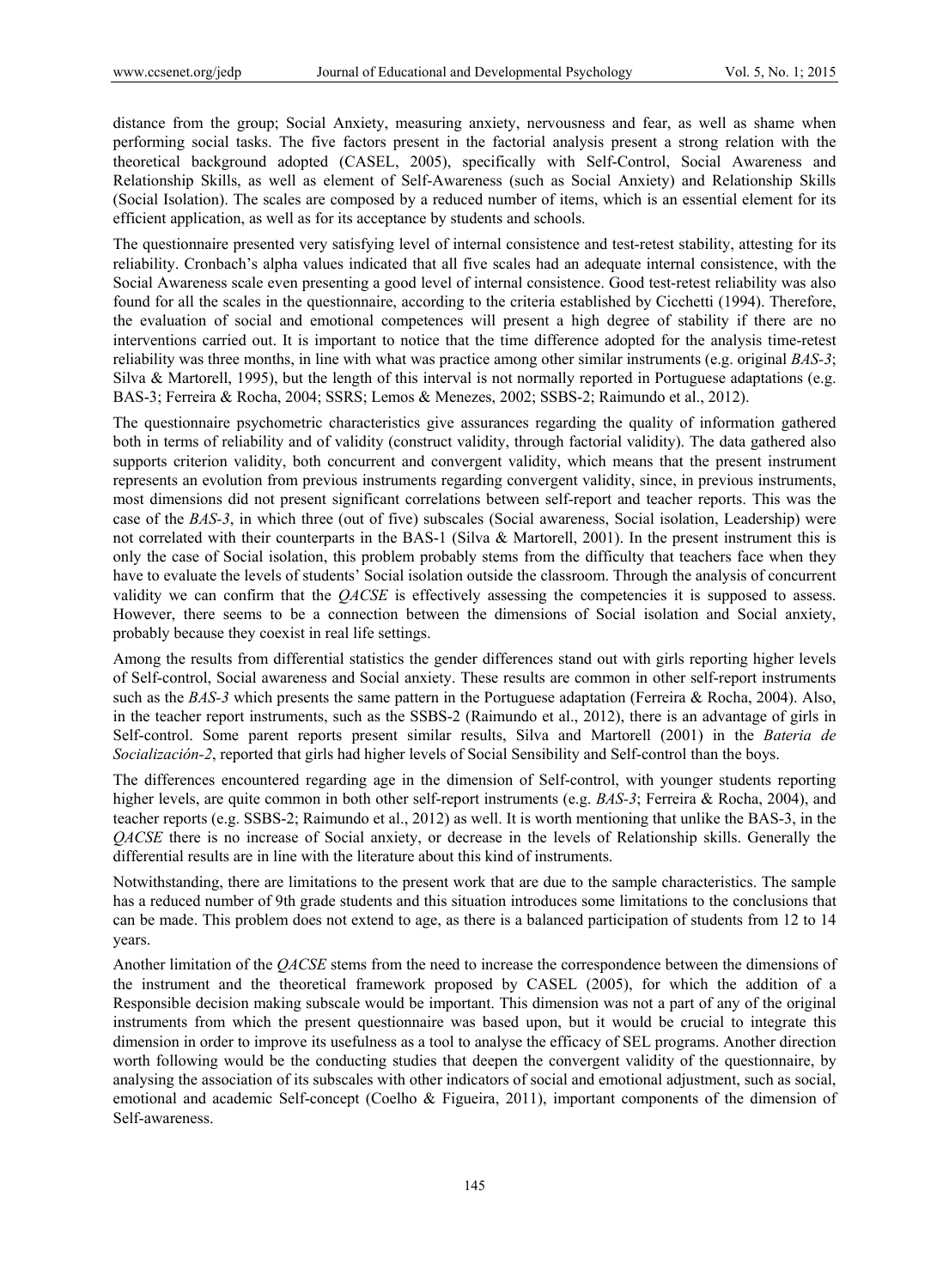## **5. Conclusion**

In conclusion, results showed the *QACSE* to be a valid and reliable instrument, allowing a fast application (it takes about 10 minutes to be filled out) and appropriate for individual or group use in order to carry out detailed assessment of social and emotional competencies and SEL promotion programs.

## **Acknowledgements**

This project was supported by the municipality of Torres Vedras.

#### **References**

- Cicchetti, D. V. (1994). Guidelines, criteria, and rules of thumb for evaluating normed and standardized assessment instruments in psychology. *Psychological Assessment*, *6*(4), 284-290. http://dx.doi.org/10.1037/ 1040-3590.6.4.284
- Coelho, V., & Figueira, A. (2011). Project "Positive Attitude": Promoting school success through social and emotional abilities development. Design for elementary and middle school students in Portugal. *Interamerican Journal of Psychology*, *45*(2), 185-192.
- Coelho, V., Sousa, V., & Figueira, A. P. (2014). The impact of a school-based social and emotional learning program on the self-concept of middle school students. *Psicodidactica*, *19*(2), 347-365. http://dx.doi.org/ 10.1387/RevPsicodidact.10714
- Collaborative for Academic, Social, and Emotional Learning. (2005). *Safe and sound: An educational leader's guide to evidence-based social and emotional learning programs—Illinois edition*. Chicago: CASEL.
- Collaborative for Academic, Social, and Emotional Learning. (2012). *2013 CASEL guide: Effective social and emotional learning programs (Preschool and elementary school edition)*. Chicago, IL.
- Durlak, J., Weissberg, R., Dymnicki, A., Taylor, R., & Schellinger, K. (2011). The impact of enhancing students' social and emotional learning: A meta-analysis of school-based universal interventions. *Child Development*, *82*, 405-432. http://dx.doi.org/10.1111/j.1467-8624.2010.01564.x
- Ferreira, C., & Rocha, A. M. (2004). *BAS-3, Bateria de Socialização (Auto-avaliação)* [BAS-3, Social Skills Battery (Self-Report)]. Lisboa: CEGOC.
- Floyd, F. J., & Widaman, K. F. (1995). Factor analysis in the development and refinement of clinical assessment instruments. *Psychological Assessment*, *7*(3), 286-299. http://dx.doi.org/10.1037/1040-3590.7.3.286
- Greenberg, M. et al. (2003). Enhancing school-based prevention and youth development through coordinated social, emotional, and academic learning. *American Psychologist*, *58*, 466-474. http://dx.doi.org/10.1037/0003-066X.58.6-7.466
- Gresham, F. M., & Elliott, S. N. (1990). *Social skills rating system: Manual*. Circle Pines, MN: American Guidance Service.
- Lemos, M. S., & Meneses, H. I. (2002). A avaliação da competência social: Versão portuguesa da forma para professores do SSRS. *Psicologia: Teoria and Pesquisa*, *18*(3), 267-274. http://dx.doi.org/10.1590/ S0102-37722002000300005
- Merrell, K. W. (2002). *School Social Behavior Rating Scales* (2nd ed.)*.* Eugene, OR: Assessement-Intervention Resources.
- Merrell, L. (2001). Assessment of children's social skills: Recent developments, best practices, and new directions. *Exceptionality*, *9*, 3-18. http://dx.doi.org/10.1080/09362835.2001.9666988
- Raimundo, R., Carapito, E., Pereira, A. I., Marques-Pinto, A., Lima, L., & Ribeiro, T. (2012). School social behavior scales (SSBS2): An adaptation study of the portuguese version of the social competence scale. *Spanish Journal of Psychology*, *15*, 1473-1484. http://dx.doi.org/10.5209/rev\_SJOP.2012.v15.n3.39431
- Sandell, R., Kimber, B., Andersson, M., Elg, M., Fhärm, L., Gustafsson, N., & Söderbaum, W. (2012). Psychometric analysis of a measure of socio-emotional development in adolescents. *Educational Psychology in Practice*, *28*, 395-420. http://dx.doi.org/10.1080/02667363.2012.726196
- Silva, F., & Martorell, M. C. (2001). *BAS 1-2: Bateria de Socialización (Para professores y Padres): Manual (4ª edición)* [BAS 1-2, Social Skills Battery (Teacher and Parents Form): Manual (4th ed.)]. Madrid, Spain: TEA Ediciones.